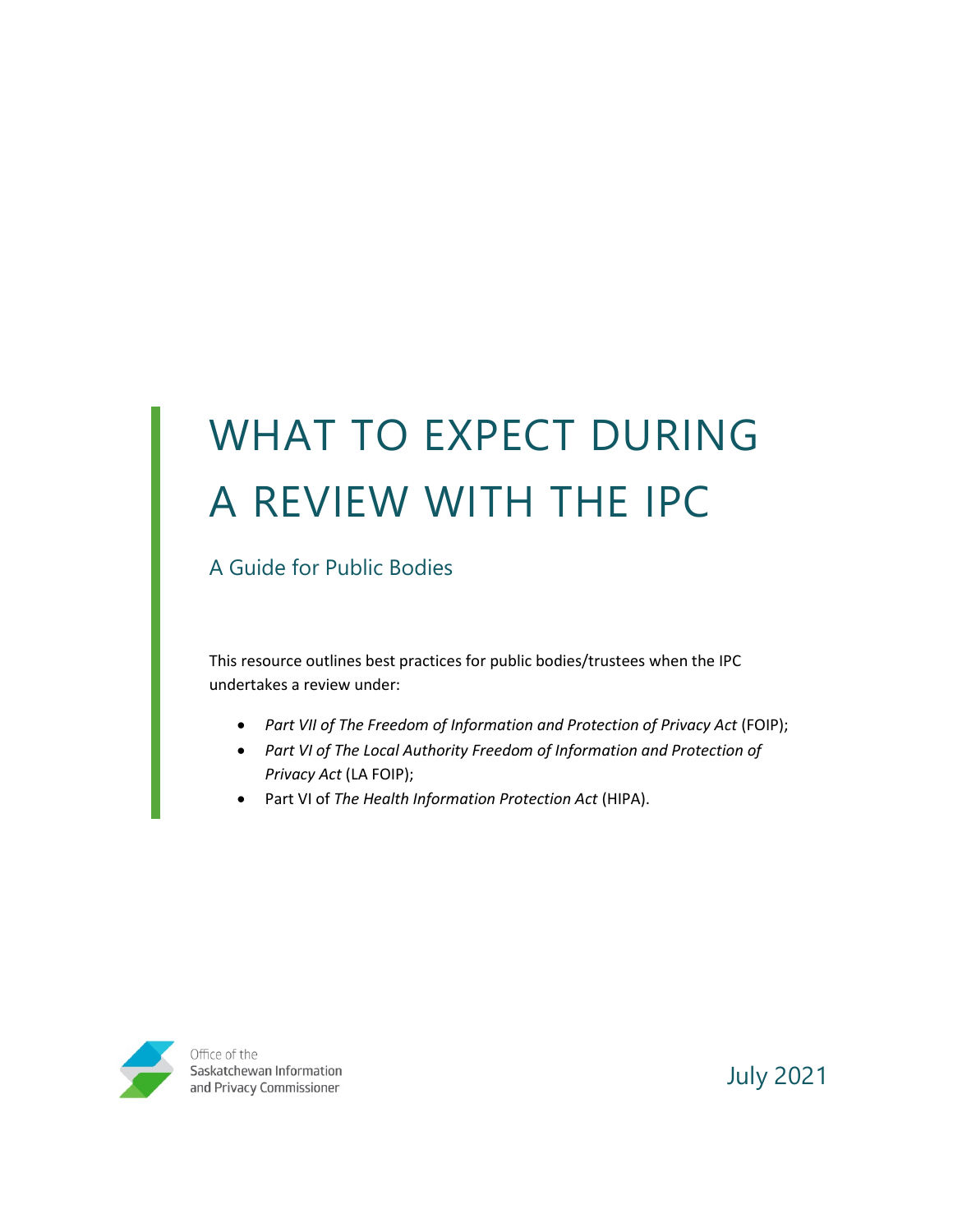# **I. Key Terms**

The following are key terms used throughout this guide. See also IPC's [Dictionary](https://oipc.sk.ca/resources/dictionary/) for information on common terms and phrases used in the administration of FOIP, LA FOIP and HIPA in Saskatchewan.

| <b>Term</b>                    | <b>Meaning</b>                                                                                                                                                                                                                                                                                                                                                                           |  |
|--------------------------------|------------------------------------------------------------------------------------------------------------------------------------------------------------------------------------------------------------------------------------------------------------------------------------------------------------------------------------------------------------------------------------------|--|
| <b>Applicant</b>               | Individual who initiates a review of a public body's/trustee's decision.                                                                                                                                                                                                                                                                                                                 |  |
| <b>Calendar</b><br><b>Days</b> | Includes weekends and all holidays; the first day is not counted (see section 24 of The<br>Interpretation Act, 1995).                                                                                                                                                                                                                                                                    |  |
| <b>Head</b>                    | The individual accountable by law for making the final decision on access requests, but<br>may delegate these powers to someone else in the organization. This is typically the<br>Minister of a ministry, the mayor of a municipality and the CEO of a local authority or<br>Crown corporation.                                                                                         |  |
|                                | • For purposes of FOIP, includes the member of the Executive Council responsible for<br>the administration of the agency (i.e. Minister, President/CEO) (see subsection 2(e)<br>of FOIP and section 4 of FOIP Regulations).                                                                                                                                                              |  |
|                                | • For purposes of LA FOIP, includes the mayor, reeve or chairman of the local<br>advisory committee or the chairperson of the governing body or the individual<br>designated as the head by the governing body of the local authority (see<br>subsection 2(e) of LA FOIP).                                                                                                               |  |
|                                | • For purposes of HIPA, it is the trustee as defined by section 58 of HIPA. This<br>includes the head or designate of a government institution where a trustee is a<br>government institution as defined by FOIP, or the head or designate of a local<br>authority where a trustee is a local authority as defined by LA FOIP.                                                           |  |
| <b>Public Body</b>             | Throughout this document, public body refers to the government institution or local<br>authority identified under FOIP or LA FOIP (respectively).                                                                                                                                                                                                                                        |  |
| <b>Review</b>                  | The process triggered by an applicant or a third party of a decision made by a<br>government institution, local authority or trustee of the following reviewable issues:                                                                                                                                                                                                                 |  |
|                                | • Reviewable issues pursuant to section 49 of FOIP or 38 LA FOIP can include, among<br>other things, a review of late responses, decisions regarding extension of time to<br>respond, refusal to provide access, fee estimates, requests to waive a fee, transfer<br>of an access to information request, refusal to grant access to or to make a<br>correction to personal information. |  |
|                                | • Reviewable issues pursuant to section 42 of HIPA can include a review of decisions<br>regarding denial of access to one's own personal health information, denial of an                                                                                                                                                                                                                |  |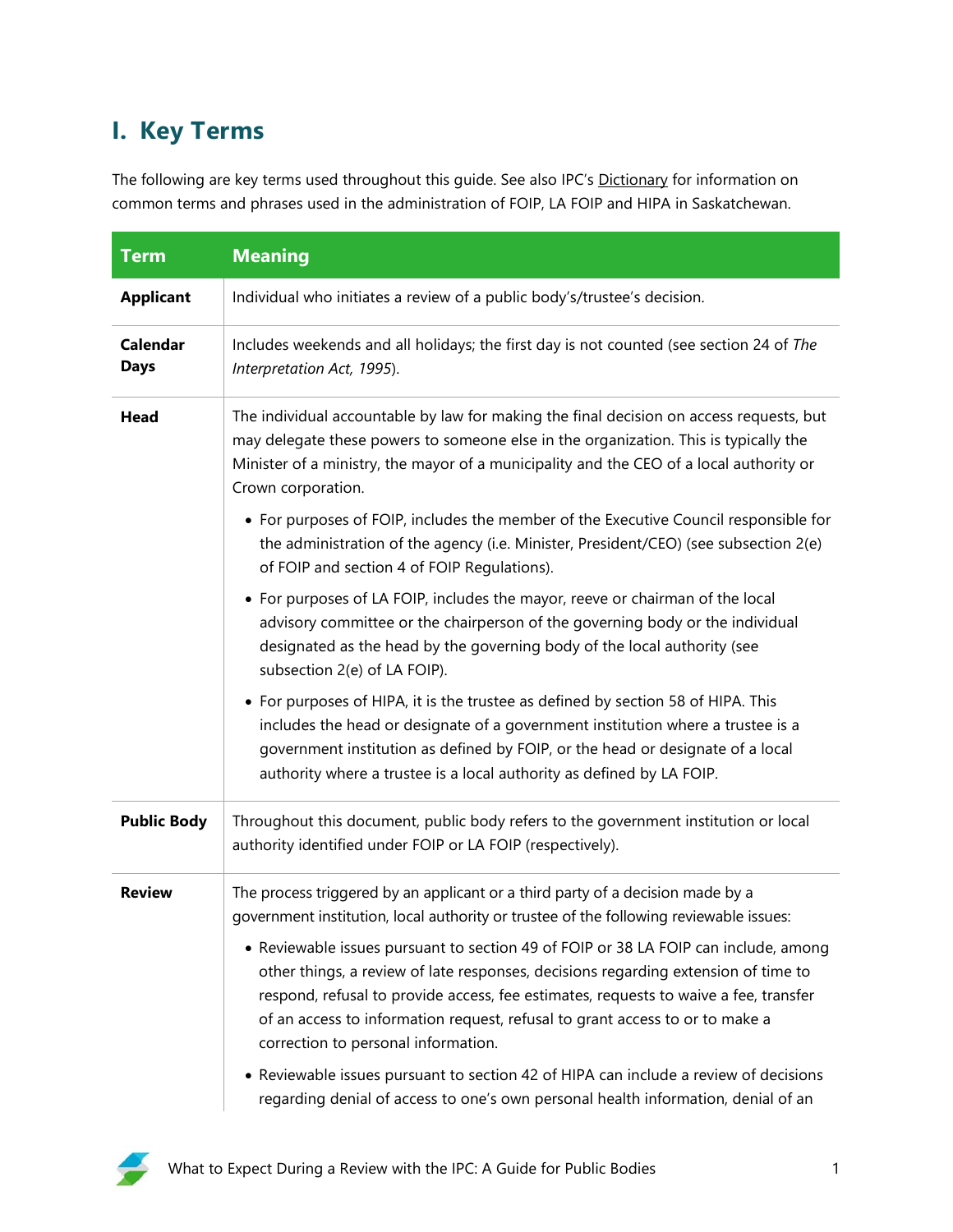|                                      | amendment to personal health information, or for any other matter the person<br>feels has been a contravention of HIPA.                                                                                                                                                                                                                                                                                                                        |  |
|--------------------------------------|------------------------------------------------------------------------------------------------------------------------------------------------------------------------------------------------------------------------------------------------------------------------------------------------------------------------------------------------------------------------------------------------------------------------------------------------|--|
| <b>Section 7</b><br><b>Response</b>  | Means the letter, notice or email provided by the head of a public body to an applicant<br>pursuant to section 7 of FOIP and LA FOIP.                                                                                                                                                                                                                                                                                                          |  |
| <b>Section 36</b><br><b>Response</b> | Means the letter, notice or email provided by the trustee pursuant to section 36 of<br>HIPA.                                                                                                                                                                                                                                                                                                                                                   |  |
| <b>Submission</b>                    | As applicable, depending on the party, the submission may include the public<br>body's/trustee's written representation setting out its position along with its arguments<br>or analysis, the index of records, the records in question and other supporting<br>documentation. Notifications provided to the parties by the IPC outline what issues<br>parties are expected to address in its submission in order to meet the burden of proof. |  |
| <b>Third Party</b>                   | Pursuant to subsection 2(1)(j) of FOIP, a person, including an unincorporated entity,<br>other than an applicant or a government institution; under subsection 2(k) of LA FOIP a<br>person, including an unincorporated entity, other than an applicant or a local authority.<br>A third party may request a review or provide representation in the course of a review<br>in certain circumstances.                                           |  |
| <b>Trustee</b>                       | Is a trustee pursuant to subsection 2(t) of HIPA with custody or control of personal<br>health information.                                                                                                                                                                                                                                                                                                                                    |  |

# **II. Roles within the IPC**

#### **Commissioner**

(the Information and Privacy Commissioner is appointed pursuant to section 38 of FOIP)

• Executive Assistant (to the Commissioner)

| <b>Corporate Services</b><br>(Intake, Early Resolution and Notification) | <b>Compliance</b><br>(Review, Analysis and Report) |
|--------------------------------------------------------------------------|----------------------------------------------------|
| <b>Executive Director of Corporate Services</b><br>$\bullet$             | • Executive Director of Compliance (EDoC)          |
| Manager of Communication<br>$\bullet$                                    | Manager of Compliance (MoC)                        |
| Manager of Administration<br>$\bullet$                                   | Analyst                                            |
| Intake Officer (IO)                                                      |                                                    |

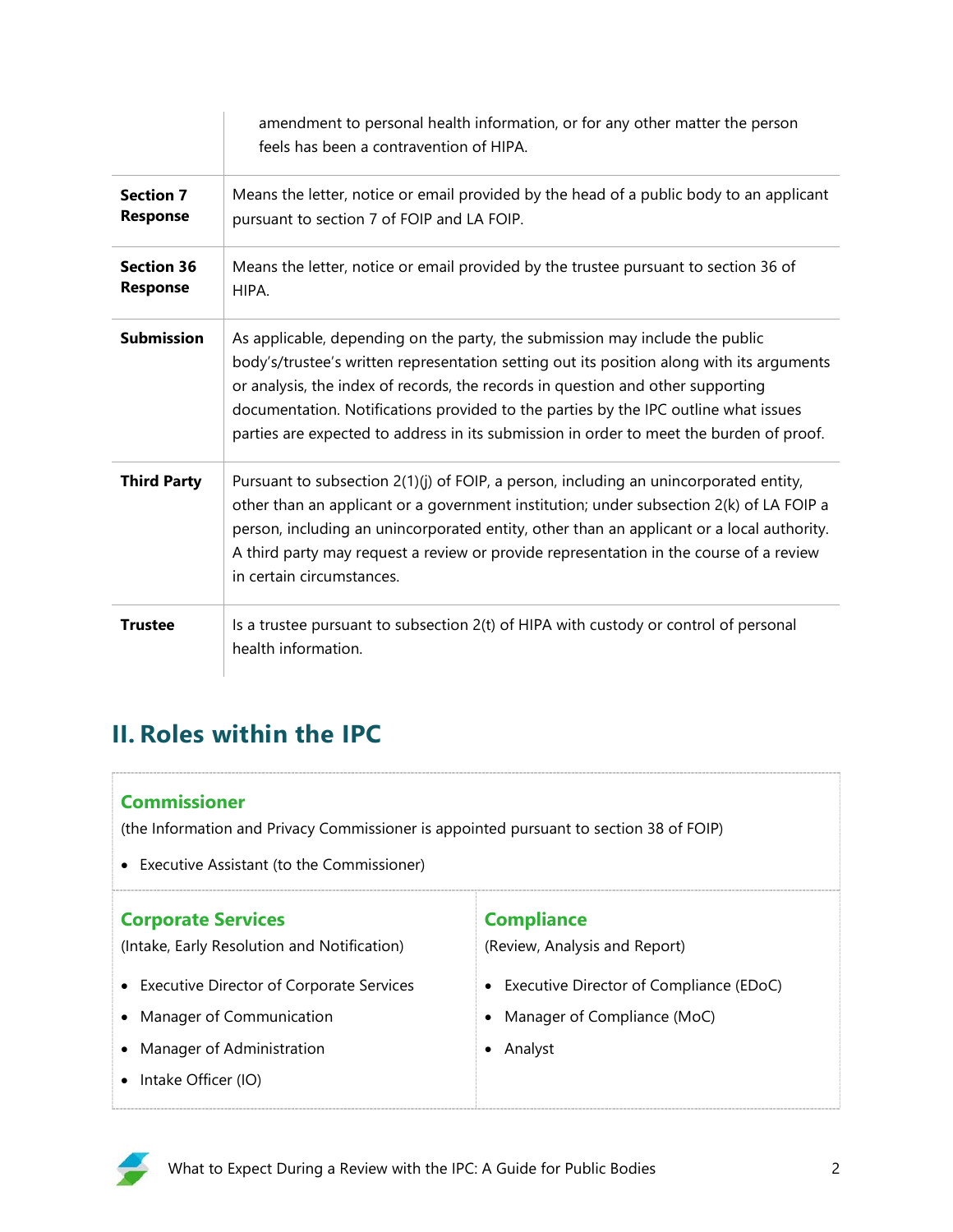# **III. Intake, Early Resolution and Notification**

#### Intake and Early Resolution

- 1. IOs receive requests for review, and are initially assigned the file.
- 2. IOs attempt early resolution, if it is a possibility. Early resolution is a process that may expedite resolution for the Applicant, and may reduce the amount of work a public body or trustee needs to do.
- 3. To facilitate a possible early resolution of a review, the IO:
	- clarifies the role of the IPC in a review and discusses possible outcomes;
	- ensures as many records as possible have been provided to the Applicant;
	- clarifies the scope and which records the Applicant seeks; and/or
	- clarifies the Applicant's objectives with the public body or trustee.
- 4. If early resolution is successful, the file is closed without a report. In most cases, early resolution is reached with the cooperation of both parties.
- 5. If early resolution between parties is not possible, IOs send notification of a review to all parties applicants/complainants, public bodies/trustees and third parties (see Notification).
- 6. Note that if a public body/trustee releases new responsive records to an applicant, they should advise the IPC regardless of the stage of the review process.
- 7. If a public body **claims a third-party-exemption** (section 19 of FOIP or section 18 of LA FOIP), the third party has a right to make representation to the IPC regarding the records that engage their interests. In this case, the IO will ask the public body for the third party's contact information and also ask the public body to notify the third party of the review pursuant to subsection 52(1) of FOIP or subsection 41(1) of LA FOIP, as detailed in item 10. Once the third party contact information has been received, the IO will prepare and send notification letters to all parties.

## Notification

- 8. IOs send the notification (usually by email) to all parties (i.e. applicant, public body/trustee and any known third parties) once early resolution efforts cease. At this stage, the IO assigns the file to an Analyst, who then becomes the point of contact for all parties.
- 9. For reviews requested pursuant to section 49 of FOIP and section 38 of LA FOIP, the materials public bodies are required to provide may differ. For example, a review of the refusal to grant access to records will require the public body to provide the analyst with both a clean (non-severed) and a severed copy of the record in question. If a review is only about a public body's search efforts, a copy

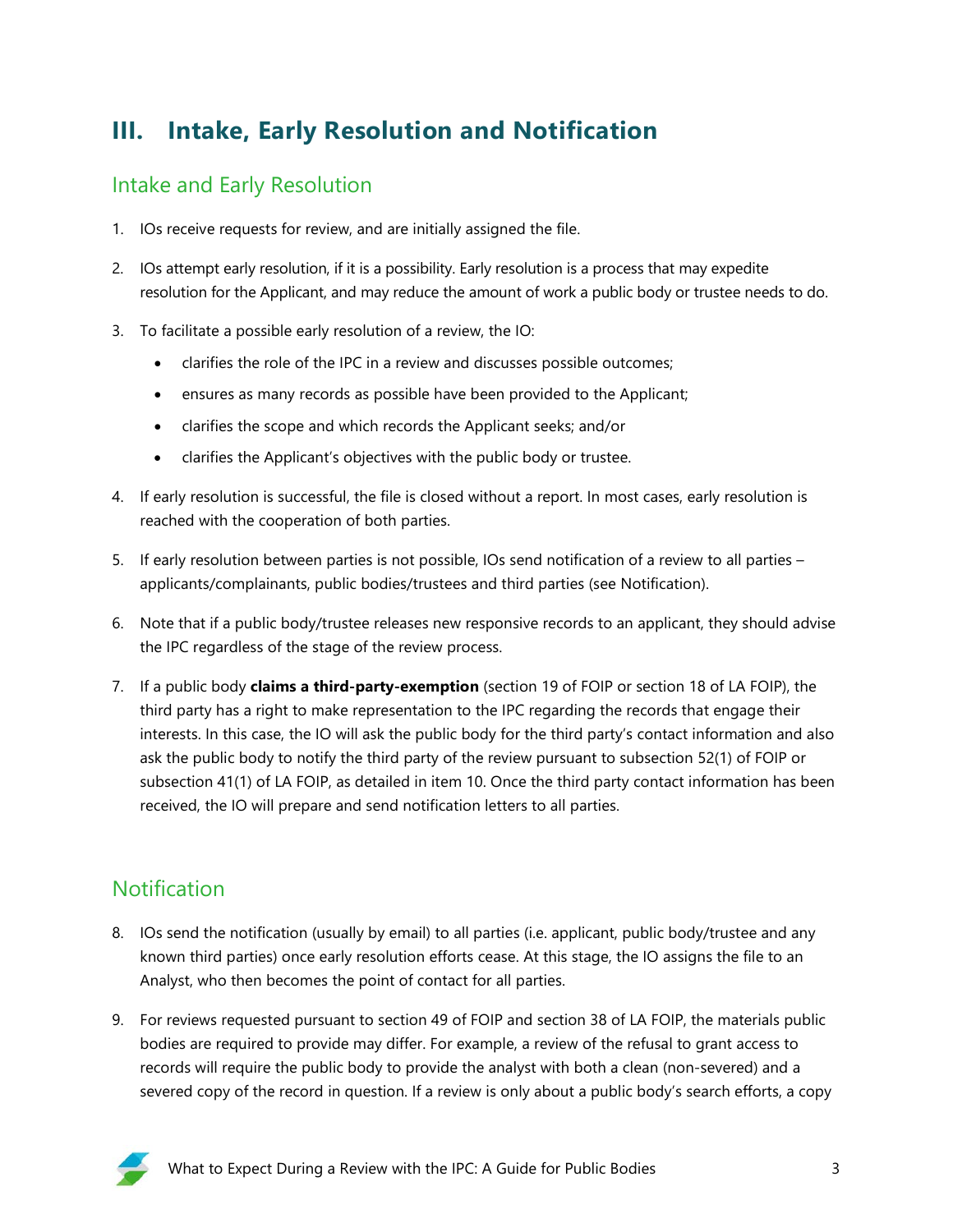of the record is not typically required. The notification will advise what the public body is required to provide the Analyst at the time of notification, but later the Analyst may ask for additional information or materials. For guidance on what may be required by the IPC in the different types of reviews, including tests that can be applied, see [Chapter 3](https://oipc.sk.ca/assets/guide-to-foip-chapter-3.pdf) and [Chapter 4](https://oipc.sk.ca/assets/guide-to-foip-chapter-4.pdf) in the *Guide to FOIP*, and [Chapter 3](https://oipc.sk.ca/assets/guide-to-la-foip-chapter-3-1.pdf) and [Chapter 4](https://oipc.sk.ca/assets/guide-to-la-foip-chapter-4.pdf) in the *Guide to LA FOIP*. See also *[Using Affidavits in a Review with the IPC](https://oipc.sk.ca/assets/using-affidavits-in-a-review-with-the-ipc.pdf)* for information on when it may be appropriate to use an affidavit in a review, and what the IPC requires in an affidavit.

- 10. If a public body **has refused to give access to records pursuant to section 19 of FOIP or section 18 of LA FOIP,** the public body must provide written notice to the third party (section 52 of FOIP and section 41 of LA FOIP). This notice is independent of any previous notices provided throughout the access to information and/or request for review process. When this is the case and a review is underway, the public body needs to provide the third party's contact information to the IPC, so the IPC may contact the third party directly and invite them to make representation.
- 11. Reviews requested pursuant to section 42 of HIPA more frequently involve access denied, but can involve an investigation of any potential contravention of HIPA. A submission includes the trustee's arguments and applicable materials (e.g. copy of records). The notification will advise what the trustee is required to provide the Analyst at the time of notification, but later the Analyst may request additional information or materials. For further information, see the *[IPC Guide to HIPA](https://oipc.sk.ca/assets/ipc-guide-to-hipa.pdf)*.

## Preliminary Objections

- 12. **If a public body/trustee believes the Commissioner does not have jurisdiction to deal with a request for review**, it should advise the Analyst, in writing, as soon as possible after the notification has been provided. The public body/trustee needs to indicate how it concluded the Commissioner does not have jurisdiction, citing applicable legislation and providing arguments.
- 13. **If the public body/trustee believes the Commissioner should discontinue a review pursuant to section 50 of FOIP, section 39 of LA FOIP, or section 43 of HIPA**, it should advise the Analyst as soon as possible after notification has been provided, **and provide its argument and evidence to support its position**.

If such an objection has been newly raised (i.e. the applicant is not aware), the Analyst will share these objections with the applicant. The Analyst may ask the public body's/trustee's permission to share the public body's/trustee's summary of objections with the applicant, or the Analyst may provide their own summary of the objections to the applicant. The Analyst will not share a public body's or trustee's written submission or summary without the public body's/trustee's permission, but the Analyst is required to advise applicants of newly raised objections so that applicants may provide their own submission or rebuttal.

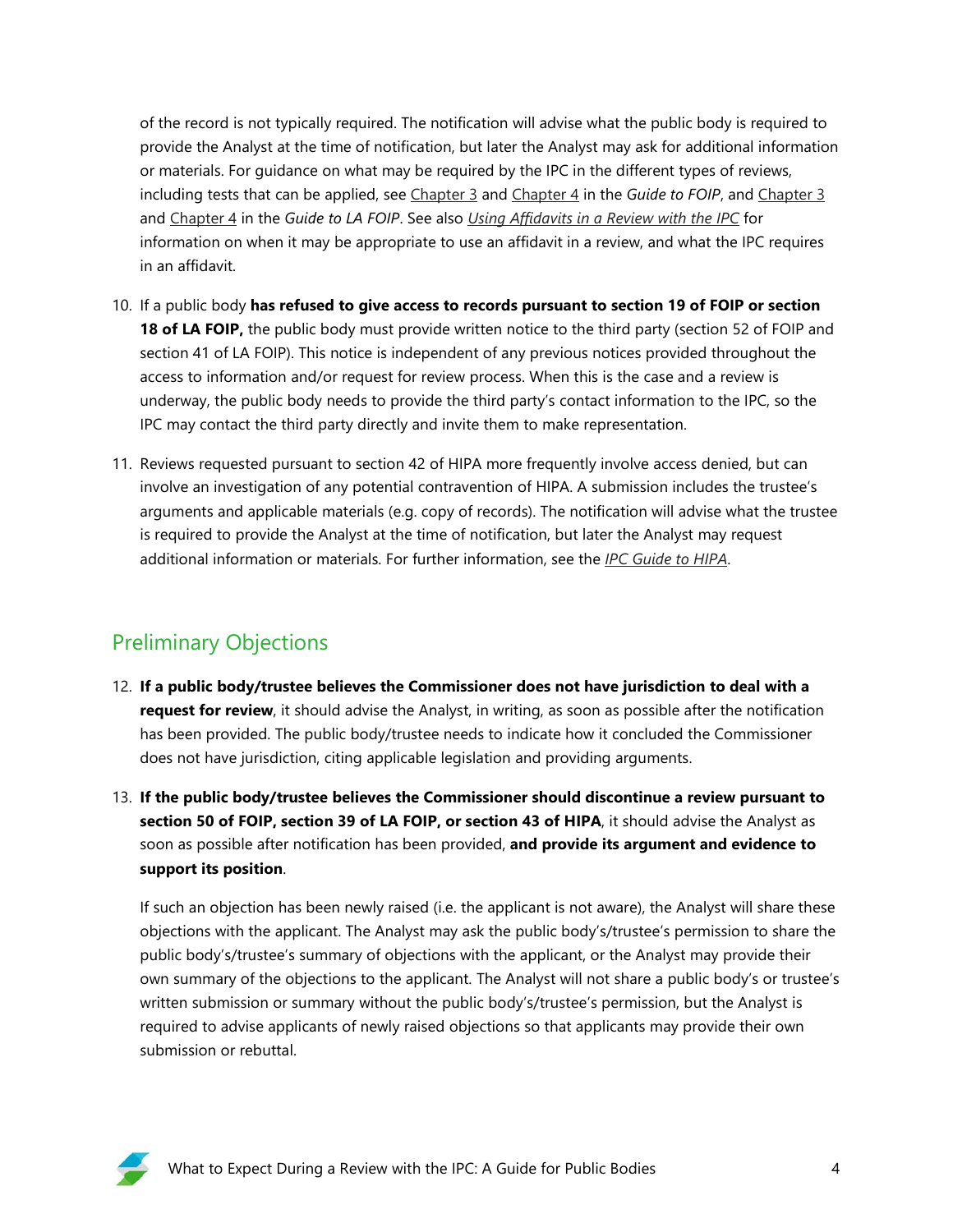14. Note that informal resolution can occur at any stage of the review process, with the Analyst facilitating the outcome. There are a number of ways an informal resolution can be achieved. For example, if a public body agrees to share its submission with the applicant, the applicant may be satisfied with the public body's/trustee's arguments or reasons for denying access, etc., as outlined in the submission. At other times, informal resolution may be achieved by the public body/trustee agreeing to remove some of the exemptions and severance on a record on which it is relying, or releasing further records. Informal resolutions are desirable because they generally have a positive outcome for all involved, and may require less time and work. Informal resolutions are usually achieved with the cooperation of both parties. When informal resolution is achieved, the Commissioner does not typically issue a report, but may depending on the circumstances.

## **IV. Review, Analysis and Draft Report**

- 1. Once the IO assigns a file to an Analyst, the Analyst becomes responsible for ensuring the public body/trustee provides what is required (submission, materials, etc.) within the 30 day timeframe. If the public body/trustee does not provide what is requested within the 30 day timeframe, the following may occur as per **IPC's escalation policy**:
	- i. If a public body/trustee requests an extension, the Analyst will advise the public body/trustee of the extension period that is granted. Generally, extensions should not exceed 30 additional calendar days. The Analyst takes into consideration the public body's/trustee's reasons for the delay.
	- ii. If the Analyst is unable to engage the public body/trustee on meeting the timeframe granted, the Analyst discusses the matter with the MoC. The MoC will provide further direction to the Analyst regarding the submission, or may contact the public body/trustee to discuss and request the submission be provided within 7 calendar days or within a reasonable time period.
	- iii. If the MoC contacts the public body/trustee and does not receive a response or the submission within the extended deadline, the MoC refers the matter to the EDoC and Commissioner, who may then contact the head or trustee directly.
- 2. Once the Analyst receives the submission, they:
	- a. review the submission for completeness and missing documentation or records and follow up with the public body/trustee as required. For more on communicating with the Analyst regarding information required and evidence, see PART 8 of IPC's *[The Rules of Procedure](https://oipc.sk.ca/assets/rules-of-procedure.pdf)*;
	- b. share the Index of Records with the applicant; and
	- c. if the public body/trustee provides permission, the Analyst shares the submission with the applicant. If the public body does not mention in its submission that the submission may be shared, the Analyst may ask the public body if it can be shared. The Analyst **does not** share a submission with an applicant without the public body's or trustee's permission. To eliminate

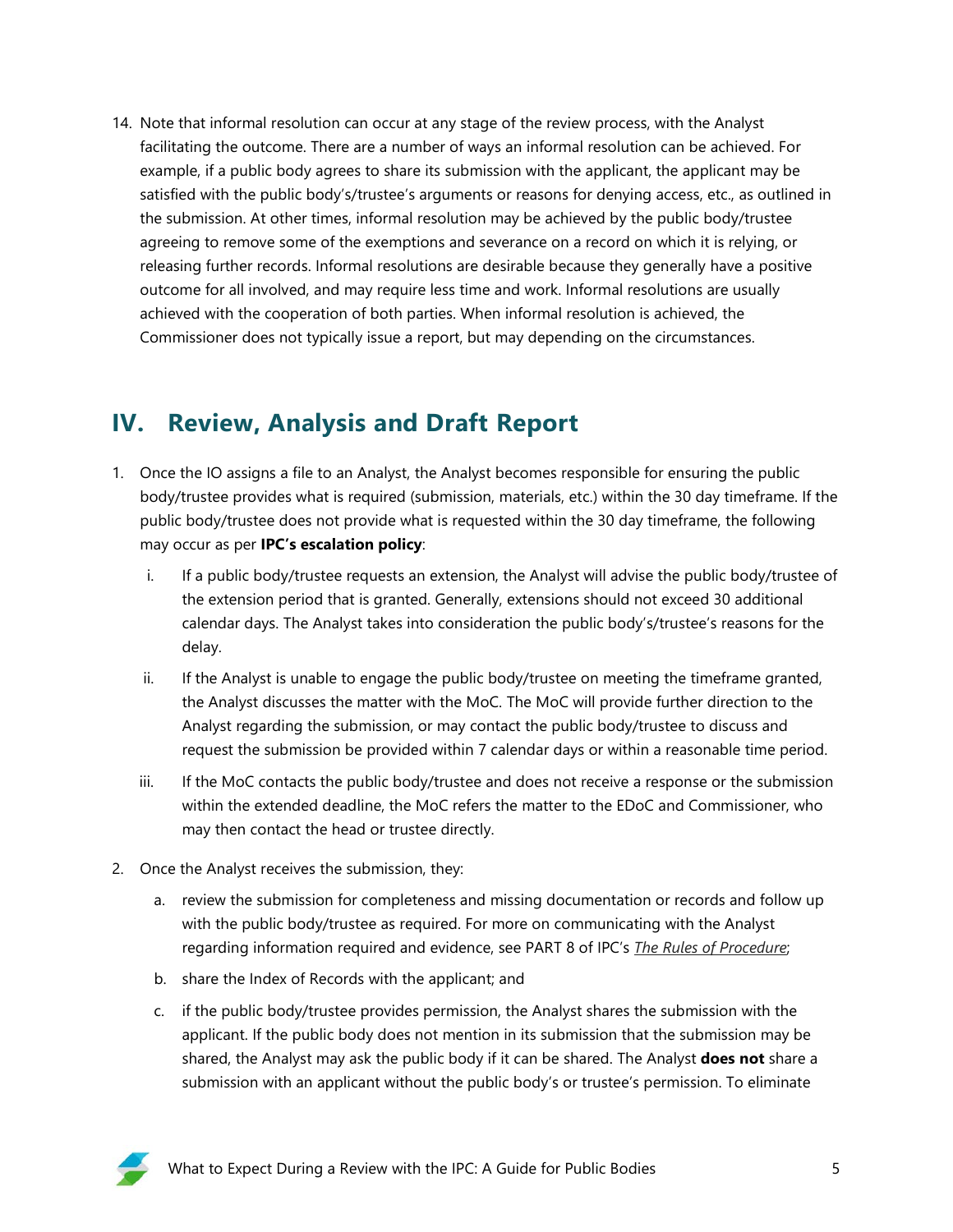doubt, public bodies/trustees may consider clearly marking submissions as "Submissions Can be Shared" or "Submissions Cannot be Shared".

3. The Analyst undertakes their analysis and drafts the review or investigation report. Once the draft is ready, the Analyst reviews it with the MoC, EDoC and Commissioner. The Commissioner typically asks Analysts to send draft reports to the public body/trustee to review for factual errors (see *[Reviews for](https://oipc.sk.ca/reviews-for-factual-errors-in-a-draft-report/)  [Factual Errors in a Draft Report](https://oipc.sk.ca/reviews-for-factual-errors-in-a-draft-report/)*). This is not an opportunity to provide further representation or introduce new issues. Public bodies have 7 days to review a draft report for factual errors, after which the IPC proceeds to issue its final report.

# **V. Final Report**

- 1. The Commissioner issues a final review or investigation report for every review file that is not informally resolved. Analysts send final copies of reviews to parties as follows:
	- public body/trustee (typically in care of the Access and Privacy Coordinator or designate);
	- applicant or complainant;
	- Deputy Minister of Justice and Executive Director of the Access and Privacy Branch Ministry of Justice;
	- where there are third parties, to the known third parties; and
	- any other individual the Commissioner identifies, or as per the IPC's *[The Rules of Procedure](https://oipc.sk.ca/assets/rules-of-procedure.pdf)*.
- 2. The IPC usually publishes final review or investigation reports within 3 days of issuing them on IPC's website [home page](https://oipc.sk.ca/) under *What's New*, and on the IPC's website [Reports](https://oipc.sk.ca/reports/) section. Depending on the circumstances of the review, the Commissioner may post a final report to IPC's website the same day it is issued.
- 3. **Public bodies and trustees must respond, in writing, to final reports within 30 calendar days to the IPC and the applicant. The date of the report is the date issued, and the 30 calendar days the Head has to respond to the final report is from that date.** The IPC may send one reminder to a public body or trustee of their obligation to provide its response before the 30 days elapses as a courtesy, but public bodies/trustees are responsible for ensuring that they keep track of their obligations with respect to timelines and responses.
- 4. Six months after issuing a final report, the IPC deletes copies of records provided by the public body or the trustee unless an appeal is pending. In the event of an appeal, the IPC deletes copies of the records after the appeal is concluded.

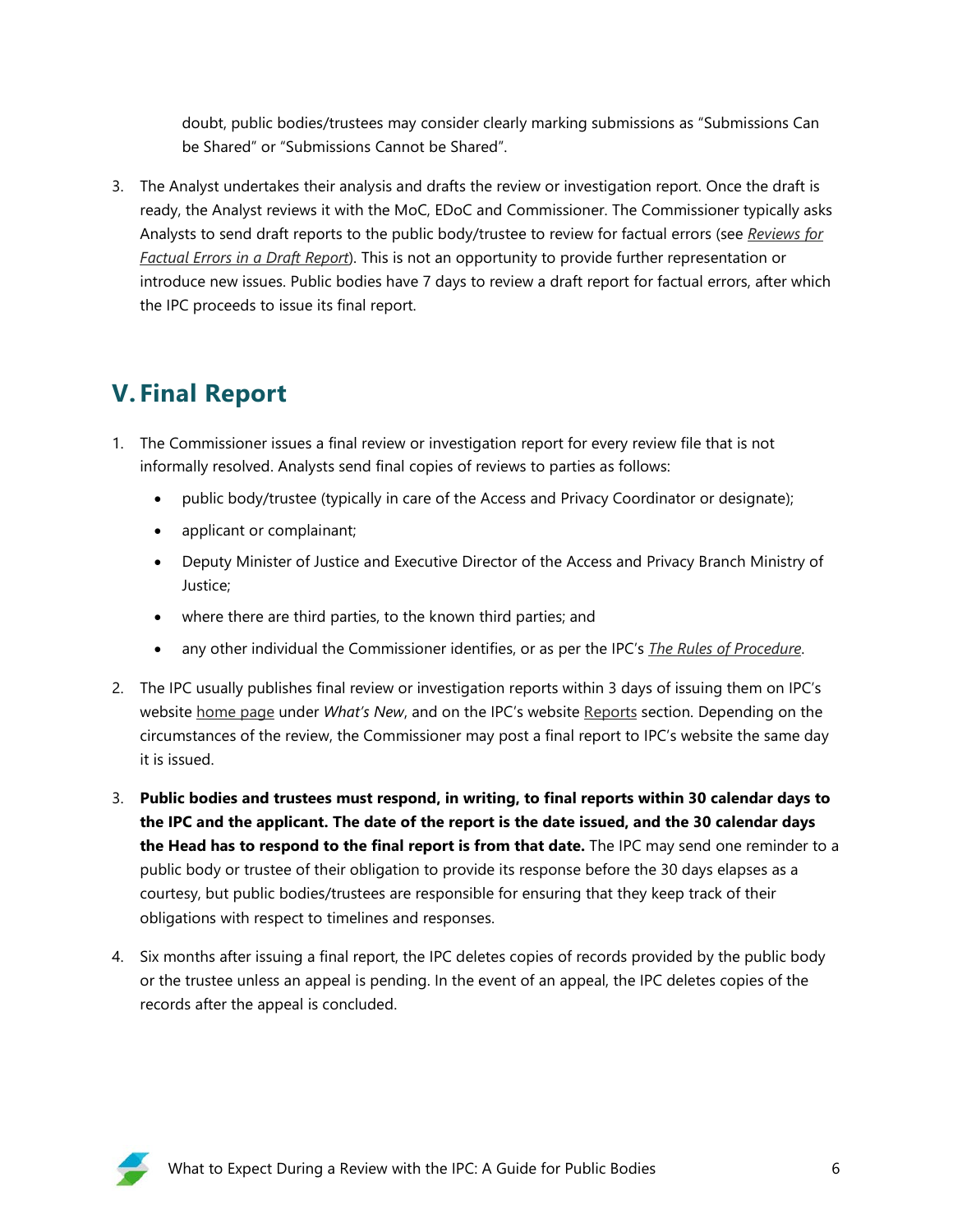# **VI. Helpful Information**

### Preparing the Record

- 1. In most cases, there is no need to send the IPC records that have already been released in full to an applicant. Depending on the circumstances, the Analyst may require them; in that event, the Analyst will ask the public body/trustee to provide them.
- 2. The IPC requires a copy of records containing information that has been withheld from the applicant, in full or in part (note the IPC does not share or release records provided by public bodies/trustees to applicants or any other party). When preparing the record:
	- a. outline or highlight ("redline") the withheld portions of information; and
	- b. clearly indicate next to the highlighted/redlined portions which exemptions are being applied to those portions of information (see IPC's webinar on [severing\)](https://oipc.sk.ca/resources/resource-directory/modern-age-severing-webinar/) and consider assigning a different sequential redaction number to each line item/paragraph severed.
- 3. Number all pages in a record sequentially ("pagination"). Ensure the index of records can be crossreferenced to the records.
- 4. If a public body/trustee determines that a record, or information in a record, is not responsive to an access to information request, the public body/trustee may consider releasing that information or record subject to any exemptions that are found to apply. If a public body determines information or records should be withheld as not responsive, it needs to indicate this in its section 7/36 response to the applicant. The response should include reasons as to why the information is being withheld as not responsive (e.g. it is unrelated to the access to information request because the information or record falls outside the timeframe set by the applicant in their access to information request). For further information, see [Chapter 3](https://oipc.sk.ca/assets/guide-to-foip-chapter-3.pdf) in the *Guide to FOIP*, or [Chapter 3](https://oipc.sk.ca/assets/guide-to-la-foip-chapter-3-1.pdf) in the *Guide to LA FOIP*.

## Preparing the Index of Records

- 1. Prepare an index of records (index) in table format.
- 2. For the purposes of the IPC, the index can be descriptive, and should contain the following elements (see *[Change of Practice -](https://oipc.sk.ca/notice-change-of-practice-index-of-record/) Index of Records* or **FORM A: Index of Records** in *[The Rules of Procedure](https://oipc.sk.ca/assets/rules-of-procedure.pdf)*):
	- page numbers/page ranges;
	- description of the records (e.g. letter, email, memo, handwritten note, etc.). Include dates, job titles and organization affiliation of those involved;
	- status, or if the record has been released in part/in full; and
	- exemptions applied to each portion of the record.

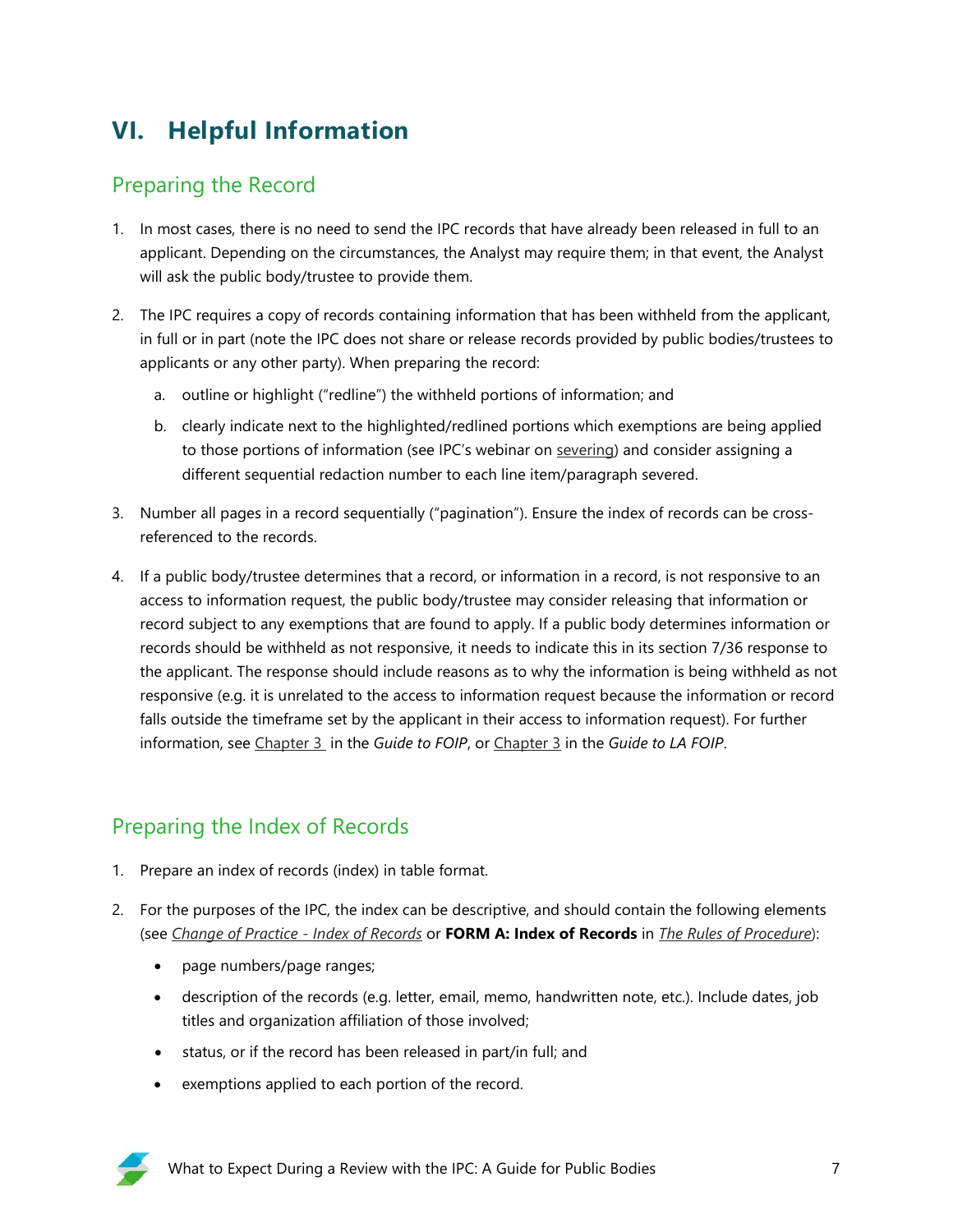- 3. **Because the IPC shares the index with applicants, the public body/trustee may want to prepare a modified index that can be shared with the applicant.** The modified index must not contain confidential comments, personal information, or information that discloses the contents of the records. As the index is an opportunity for applicants to know the exact number and types of records involved in a review, a modified index still needs to include factors such as page numbers/page ranges, descriptions of records (can be brief), the status (released/not released) and the exemptions applied.
- 4. For email threads or strings that are difficult to capture (e.g. those that go back and forth for a period of time), public bodies/trustees may consider using date ranges rather than each individual date.
- 5. Where emails have attachments, **a public body should list and identify them**, and describe them in the Index of Records.
- 6. Although there usually is not a need for a public body/trustee to provide the IPC with records that have been released to the applicant, it may still be helpful to note these records on the index.

## Preparing a Submission

A submission informs the Commissioner of the public body's/trustee's main arguments and presents supporting information in order to make its case with respect to its position. For information on preparing a submission, see the following resources on IPC's website:

- *[A Guide to Submissions](https://oipc.sk.ca/assets/guide-to-submissions-1.pdf)* helps public bodies/trustees in preparing a successful submission.
- *[IPC Guide to FOIP](https://oipc.sk.ca/resources/2729-2/)* a reference tool for the application of FOIP; it is designed to assist government institutions that are subject to FOIP.
- *[IPC Guide to LA FOIP](https://oipc.sk.ca/resources/ipc-guide-to-la-foip/)* a reference tool for the application of LA FOIP; it is designed to assist local authorities that are subject to LA FOIP.
- *[IPC Guide to HIPA](https://oipc.sk.ca/assets/ipc-guide-to-hipa.pdf)* a reference tool for the application of HIPA; it is designed to assist trustees that are subject to HIPA.
- *[The Rules of Procedure](https://oipc.sk.ca/assets/rules-of-procedure.pdf)* sets out the rules of procedure for reviews of complaints under section 49 of FOIP, section 38 of LA FOIP and section 42 of HIPA.
- *[Using Affidavits in a Review with the IPC](https://oipc.sk.ca/assets/using-affidavits-in-a-review-with-the-ipc.pdf)* how to prepare a statement under oath that public bodies/trustees can use to support their case. See also FORM B: Affidavit of Records pages 37 & 38 of *[The Rules of Procedure](https://oipc.sk.ca/assets/rules-of-procedure.pdf)*.

**Note:** the IPC has available a secure file transfer that can manage large files. Public bodies or trustees can ask the IO or Analyst for a link to the secure file transfer, through which the public body or trustee may directly forward its documentation.